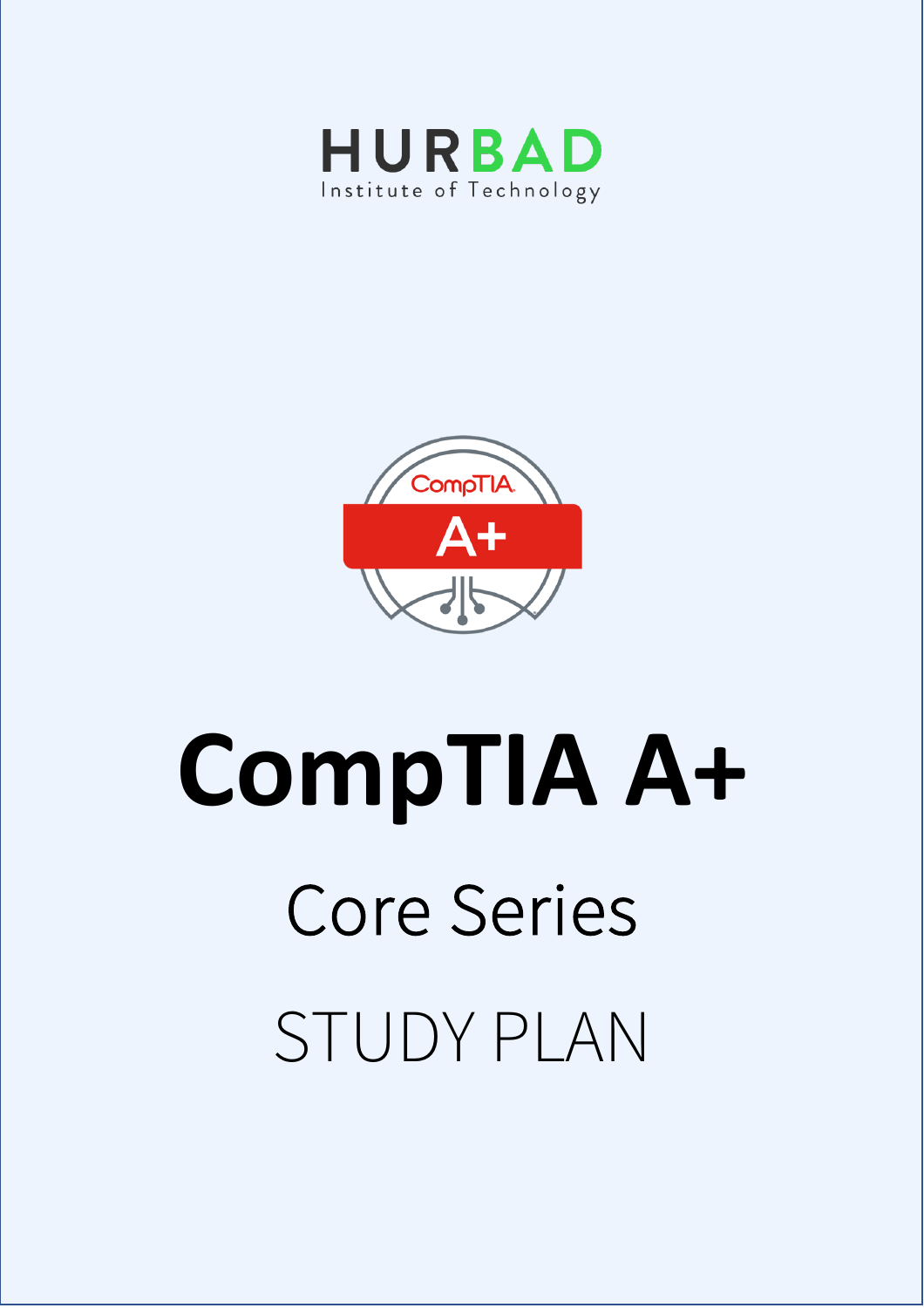# **USBUUCA 1AAD**

#### **Introduction to Personal Computer**

- 1. Tools of the Trade
- 2. How the computer works?
- 3. Demo External Computer Connections
- 4. Demo Inside The Personal Computer
- 5. Common computing hardware

## **USBUUCA 2AAD**

## **Motherboards, CPUs, RAM and Expansion Slots**

- 1. Motherboard and Expansion Slots
- 2. Demo Installing Motherboards
- 3. Demo Installing Expansion Cards
- 4. The Central Processing Unit (CPU)
- 5. Random Access memory (RAM)
- 6. Demo Installing CPU and RAM Memory
- 7. Modern CPUs

## **USBUUCA 3AAD**

## **Storage Devices, Display Technology and Peripherals**

- 1. Hard Drive Overview
- 2. Solid-State Drives Overview
- 3. Connecting Mass Storage
- 4. What is RAID?
- 5. Media Storage Devices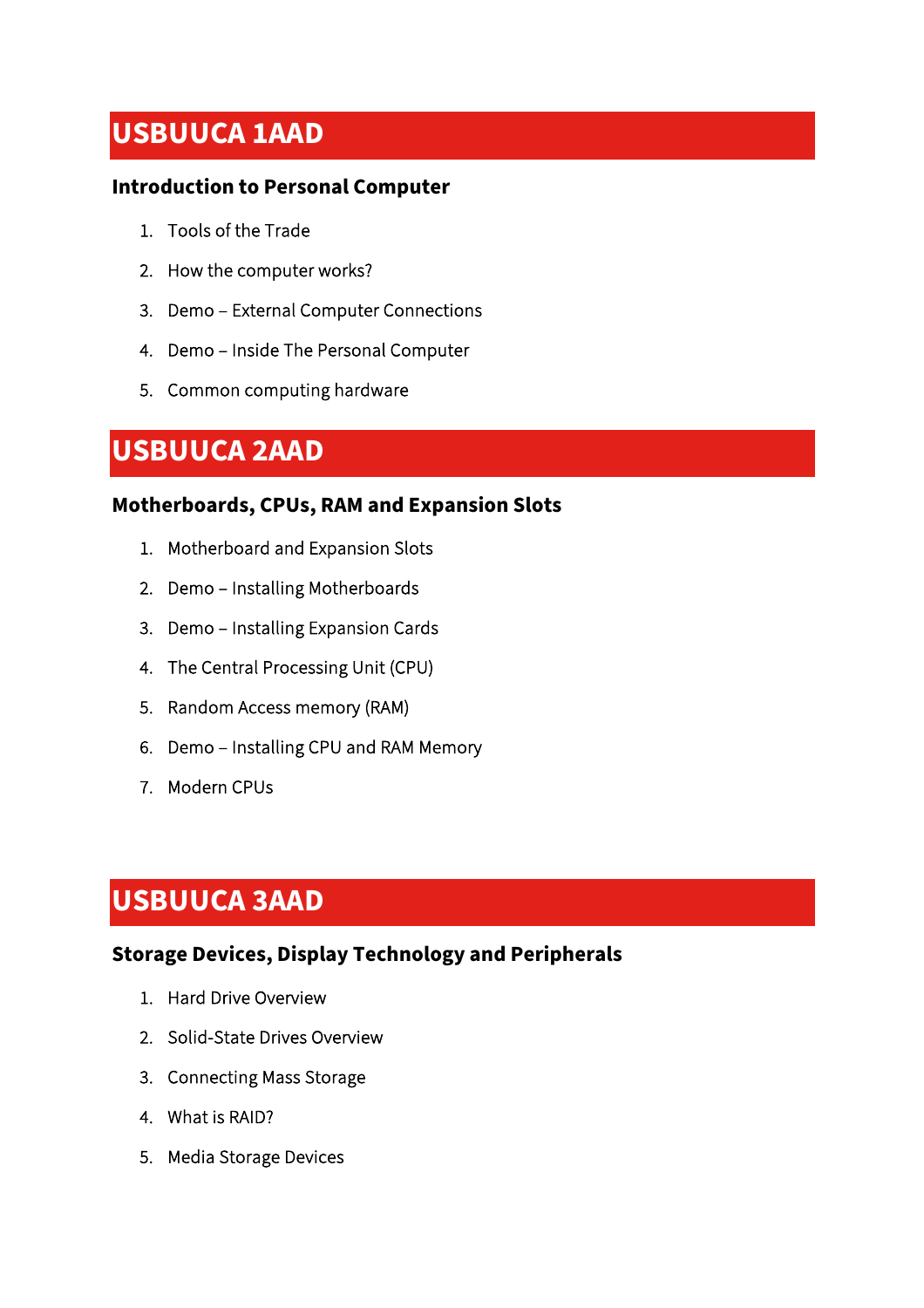- 6. Display Technology
- 7. Essential Peripherals Common Ports
- 8. Essential Peripherals Common Peripherals

## **USBUUCA 4AAD**

#### **Power Supplies, Printers, Firmware, and Mobile Devices**

- 1. Power Supplies
- 2. Demo Installing and Maintaining Power Supplies
- 3. Printers and Multifunction devices
- 4. BIOS & UEFI Overview
- 5. Demo Setting Up BIOS & UEFI
- 6. Laptops Hardware Overview
- 7. Mobile Device Overview
- 8. Demo Install and configure laptop hardware and components
- 9. Demo Using Mobile Devices

## **USBUUCA 5AAD**

#### **Operating Systems**

- 1. Microsoft Windows Operating System
- 2. Demo Performing a Clean Installation of Windows 10
- 3. Demo Navigating the Windows 7 Interface
- 4. Demo Navigating the Windows 8.1 Interface
- 5. Demo Navigating the Windows 10 Desktop
- 6. Demo Managing Files and Folders in Windows
- 7. Demo Using the Control Panel in Windows
- 8. Demo Using the Settings App in Windows 10
- 9. Demo Drivers and Updates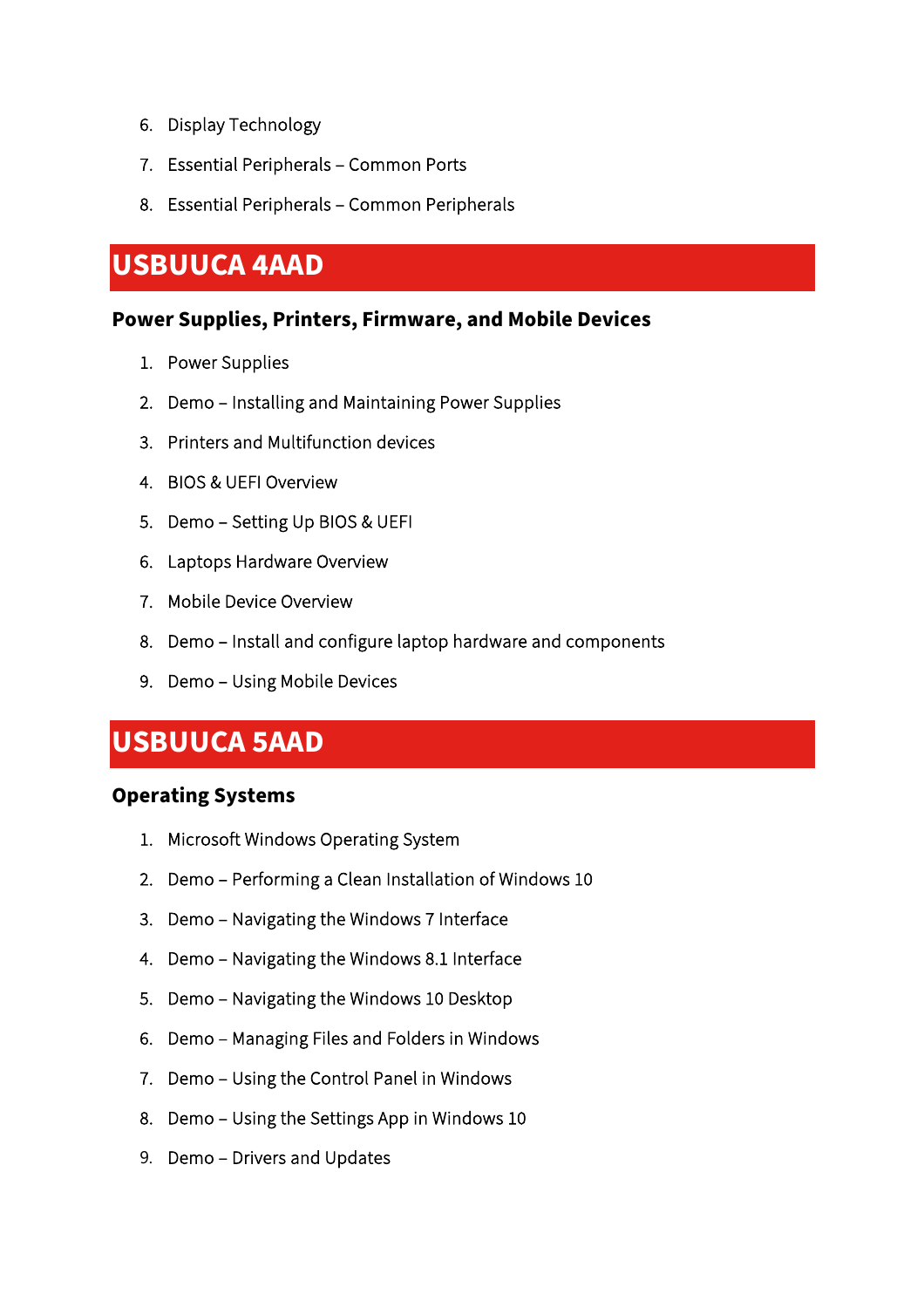# **USBUUCA 6AAD**

## **Operating Systems**

- 1. Demo Working with Services
- 2. Demo Managing Users and Groups in Windows
- 3. Demo Sharing Files, Folders, and NTFS Permissions
- 4. Demo Exploring the Command-Line Interface in Windows
- 5. Demo Download Windows 10
- 6. Demo Create Bootable Windows 10 USB
- 7. Demo Navigating the Windows 10 Tablet Interfaces
- 8. Demo Working with Task Manager
- 9. Demo Disk Management
- 10. Demo Windows Storage Spaces
- 11. Demo Installing and Removing Applications

# **USBUUCA 7AAD**

## **Networking Fundamentals**

- 1. Networking Overview
- 2. Networking hardware devices
- 3. Network cables and connectors
- 4. Wireless networking protocols
- 5. Services provided by networked hosts
- 6. Network configuration concepts
- 7. Use appropriate networking tools
- 8. TCP and UDP ports, protocols, and their purposes
- 9. Demo UTP Cable Pinouts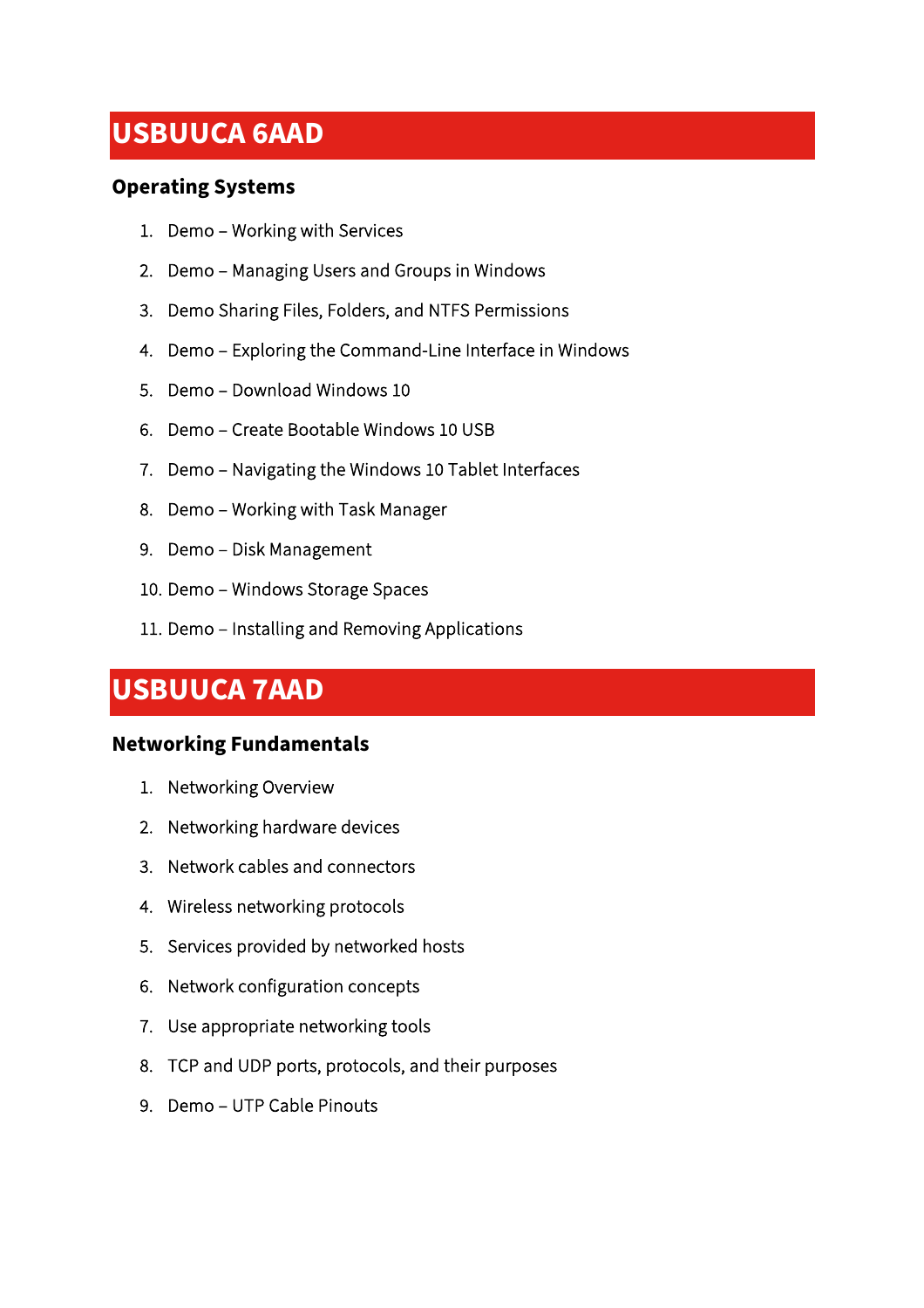# **USBUUCA 8AAD**

## **Security Fundamentals**

- 1. Physical security measures
- 2. Logical security concepts
- 3. Wireless security protocols and authentication
- 4. Malware removal and prevention
- 5. Social engineering threats and vulnerabilities
- 6. Security best practices to secure a workstation
- 7. Securing mobile devices
- 8. Data destruction and disposal

# **USBUUCA 9AAD**

## **Virtualization and Cloud Computing**

- 1. Virtualization Basics
- 2. Demo create a virtual machine using VirtualBox
- 3. Cloud Computing Overview
- 4. Installing Hyper-V in Windows

# **USBUUCA 10AAD**

## **Operational Procedures**

- 1. Troubleshooting Theory
- 2. Best Practices and Documentation
- 3. Change Management
- 4. Disaster Prevention and Recovery
- 5. Explain Common Safety Procedures
- 6. Environmental Impacts and Appropriate Controls